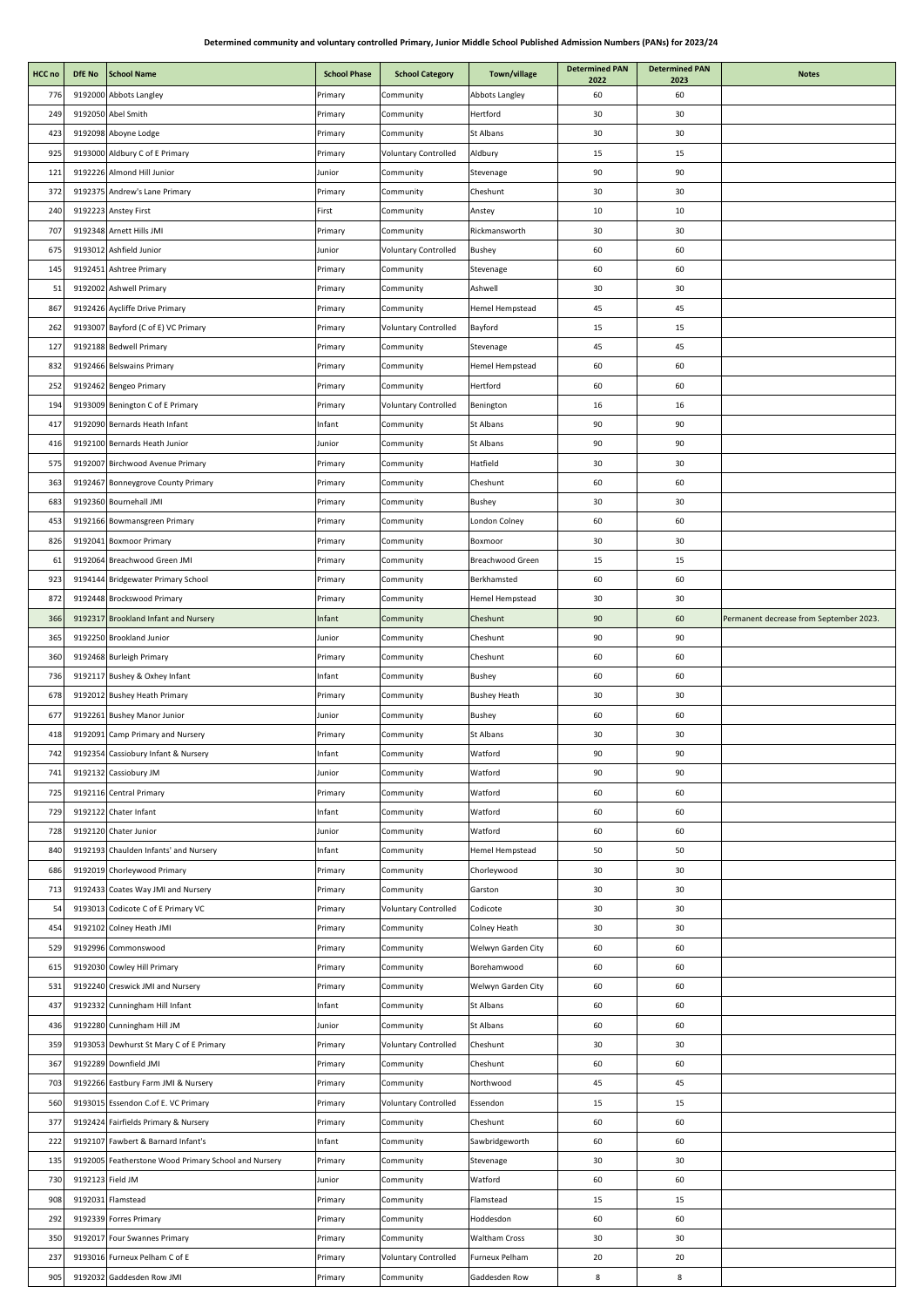| HCC no | DfE No  | <b>School Name</b>                                        | <b>School Phase</b> | <b>School Category</b>      | Town/village           | <b>Determined PAN</b><br>2022 | <b>Determined PAN</b><br>2023 | <b>Notes</b>                            |
|--------|---------|-----------------------------------------------------------|---------------------|-----------------------------|------------------------|-------------------------------|-------------------------------|-----------------------------------------|
| 855    |         | 9192274 Gade Valley JMI and Nursery                       | Primary             | Community                   | <b>Hemel Hempstead</b> | 30                            | 30                            |                                         |
| 859    |         | 9193990 Galley Hill Primary and Nursery School            | Primary             | Community                   | Hemel Hempstead        | 60                            | 60                            |                                         |
| 825    |         | 9192040 George Street Primary                             | Primary             | Community                   | Hemel Hempstead        | 30                            | 30                            |                                         |
| 159    |         | 9192381 Giles Junior                                      | Junior              | Community                   | Stevenage              | 90                            | 90                            |                                         |
| 160    |         | 9192394 Giles Nursery and Infant's School                 | Infant              | Community                   | Stevenage              | 90                            | 90                            |                                         |
| 355    |         | 9192263 Goffs Oak Junior Mixed Infants and Nursery School | Primary             | Community                   | Goffs Oak              | 30                            | 30                            |                                         |
| 939    |         | 9192322 Goldfield Infants' and Nursery                    | Infant              | Community                   | Tring                  | 60                            | 60                            |                                         |
| 196    |         | 9193018 Graveley Primary                                  | Primary             | <b>Voluntary Controlled</b> | Graveley               | 16                            | 16                            |                                         |
| 571    |         | 9192039 Green Lanes Primary                               | Primary             | Community                   | Hatfield               | 60                            | 60                            |                                         |
| 773    |         | 9192177 Greenfields JMI & Nursery                         | Primary             | Community                   | South Oxhey            | 30                            | 30                            |                                         |
| 921    |         | 9192326 Greenway Primary and Nursery School               | Primary             | Community                   | Berkhamsted            | 30                            | 30                            |                                         |
| 492    |         | 9192336 Grove Infant & Nursery (The)                      | Infant              | Community                   | Harpenden              | 90                            | 90                            |                                         |
| 491    |         | 9192299 Grove Junior (The)                                | Junior              | Community                   | Harpenden              | 90                            | 90                            |                                         |
|        |         | 9192994 Hartsfield JMI                                    | Primary             | Community                   | Baldock                | 60                            | 60                            |                                         |
| 694    |         | 9192082 Harvey Road Primary                               | Primary             | Community                   | Croxley Green          | 30                            | 30                            |                                         |
| 532    |         | 9192237 Harwood Hill JMI & Nursery                        | Primary             | Community                   | Welwyn Garden City     | 30                            | 30                            |                                         |
| 267    |         | 9192072 Hertford Heath JMI                                | Primary             | Community                   | <b>Hertford Heath</b>  | 30                            | 30                            |                                         |
| 254    |         | 9193025 Hertford St Andrews Cof E Primary                 | Primary             | <b>Voluntary Controlled</b> | Hertford               | 30                            | 30                            |                                         |
| 56     |         | 9192053 Hexton JMI                                        | Primary             | Community                   | Hexton                 | 10                            | 10                            |                                         |
| 487    |         | 9192437 High Beeches Primary                              | Primary             | Community                   | Harpenden              | 60                            | 60                            |                                         |
| 234    |         | 9193026 High Wych C of E Primary                          | Primary             | <b>Voluntary Controlled</b> | High Wych              | 30                            | 30                            |                                         |
| 37     |         | 9192055 Highbury Infant School & Nursery                  | Infant              | Community                   | Hitchin                | 60                            | 60                            |                                         |
| 38     |         | 9192057 Highover JMI                                      | Primary             | Community                   | Hitchin                | 60                            | 60                            |                                         |
| 679    |         | 9192013 Highwood Primary                                  | Primary             | Community                   | <b>Bushey</b>          | 60                            | 60                            |                                         |
| 216    |         | 9192387 Hillmead JMI                                      | Primary             | Community                   | Bishop's Stortford     | 30                            | 30                            |                                         |
| 17     |         | 9192069 Hillshott Infant School & Nursery                 | Infant              | Community                   | Letchworth             | 60                            | 60                            |                                         |
| 836    |         | 9192469 Hobbs Hill Wood Primary                           | Primary             | Community                   | Hemel Hempstead        | 60                            | 60                            |                                         |
| 835    |         | 9192184 Hobletts Manor Infant & Nursery                   | Infant              | Community                   | Hemel Hempstead        | 60                            | 60                            |                                         |
| 834    |         | 9192023 Hobletts Manor Junior                             | Junior              | Community                   | Hemel Hempstead        | 60                            | 60                            |                                         |
| 358    |         | 9192016 Holdbrook Primary                                 | Primary             | Community                   | <b>Waltham Cross</b>   | 30                            | 30                            |                                         |
| 258    |         | 9192304 Hollybush Primary                                 | Primary             | Community                   | Hertford               | 30                            | 30                            |                                         |
| 869    |         | 9192995 Holtsmere End Infant and Nursery                  | Infant              | Community                   | Hemel Hempstead        | 60                            | 60                            |                                         |
| 868    |         | 9192427 Holtsmere End Junior                              | Junior              | Community                   | Hemel Hempstead        | 60                            | 60                            |                                         |
| 520    |         | 9192143 Holwell Primary                                   | Primary             | Community                   | Welwyn Garden City     | 60                            | 60                            |                                         |
| 749    |         | 9192349 Holywell JMI                                      | Primary             | Community                   | Watford                | 60                            | 30                            | Permanent decrease from September 2023. |
| 535    |         | 9192283 Homerswood Primary                                | Primary             | Community                   | Welwyn Garden City     | 30                            | 30                            |                                         |
| 466    |         | 9192252 How Wood Primary                                  | Primary             | Community                   | Park Street            | 30                            | 30                            |                                         |
| 579    |         | 9192225 Howe Dell Primary                                 | Primary             | Community                   | Hatfield               | 60                            | 60                            |                                         |
| 318    |         | 9192061 Hunsdon JMI                                       | Primary             | Community                   | Hunsdon                | 15                            | 15                            |                                         |
| 353    |         | 9192151 Hurst Drive Primary                               | Primary             | Community                   | <b>Waltham Cross</b>   | 60                            | 60                            |                                         |
| 58     | 9193030 | <b>Ickleford Primary</b>                                  | Primary             | <b>Voluntary Controlled</b> | Ickleford              | 30                            | 30                            |                                         |
| 20     |         | 9192165 Icknield Infant and Nursery                       | Infant              | Community                   | Letchworth             | 90                            | 90                            |                                         |
| 82     |         | 9192331 Icknield Walk First School                        | First               | Community                   | Royston                | 60                            | 60                            |                                         |
| 231    |         | 9192011 Jenyns First School                               | First               | Community                   | Braughing              | 15                            | 15                            |                                         |
| 617    |         | 9192155 Kenilworth Primary School                         | Primary             | Community                   | Borehamwood            | 30                            | 30                            |                                         |
| 455    |         | 9193992 Killigrew Primary and Nursery                     | Primary             | Community                   | St Albans              | 60                            | 60                            |                                         |
| 60     |         | 9192062 Kimpton Primary                                   | Primary             | Community                   | Kimpton                | 30                            | 30                            |                                         |
| 910    |         | 9192338 Kings Langley Primary                             | Primary             | Community                   | Kings Langley          | 60                            | 60                            |                                         |
| 311    |         | 9192397 Kingshill Infant                                  | Infant              | Community                   | Ware                   | 60                            | 60                            |                                         |
| 755    |         | 9192395 Kingsway Infant                                   | Infant              | Community                   | Garston                | 60                            | 60                            |                                         |
| 734    |         | 9192133 Kingsway Junior                                   | Junior              | Community                   | Garston                | 60                            | 60                            |                                         |
| 197    |         | 9192066 Knebworth Primary                                 |                     |                             | Knebworth              | 60                            | 60                            |                                         |
| 661    |         | 9192982 Ladbrooke JMI                                     | Primary<br>Primary  | Community<br>Community      | Potters Bar            | 30                            | 30                            |                                         |
| 232    |         | 9193011 Layston C of E First                              | First               | <b>Voluntary Controlled</b> | Buntingford            | 30                            | 30                            |                                         |
| 484    |         | 9192412 Lea Primary (The)                                 | Primary             | Community                   | Harpenden              | 30                            | 30                            |                                         |
| 740    |         | 9192407 Leavesden JMI School                              |                     |                             | Leavesden              | 60                            | 60                            |                                         |
| 122    |         | 9192109 Letchmore Infants' and Nursery School             | Primary             | Community                   |                        |                               |                               |                                         |
|        |         |                                                           | Infant              | Community                   | Stevenage              | 90                            | 90                            |                                         |
| 853    |         | 9193054 Leverstock Green C of E Primary                   | Primary             | <b>Voluntary Controlled</b> | Leverstock Green       | 30                            | 30                            |                                         |
| 162    |         | 9192465 Leys Primary & Nursery School (The)               | Primary             | Community                   | Stevenage              | 75                            | 60                            | Permanent decrease from September 2023. |
| 696    |         | 9192083 Little Green Junior                               | Junior              | Community                   | Croxley Green          | 90                            | 90                            |                                         |
| 239    |         | 9192073 Little Hadham Primary                             | Primary             | Community                   | Little Hadham          | 20                            | 20                            |                                         |
| 319    |         | 9193032 Little Munden CE Voluntary Controlled Primary     | Primary             | <b>Voluntary Controlled</b> | Dane End               | 15                            | 15                            |                                         |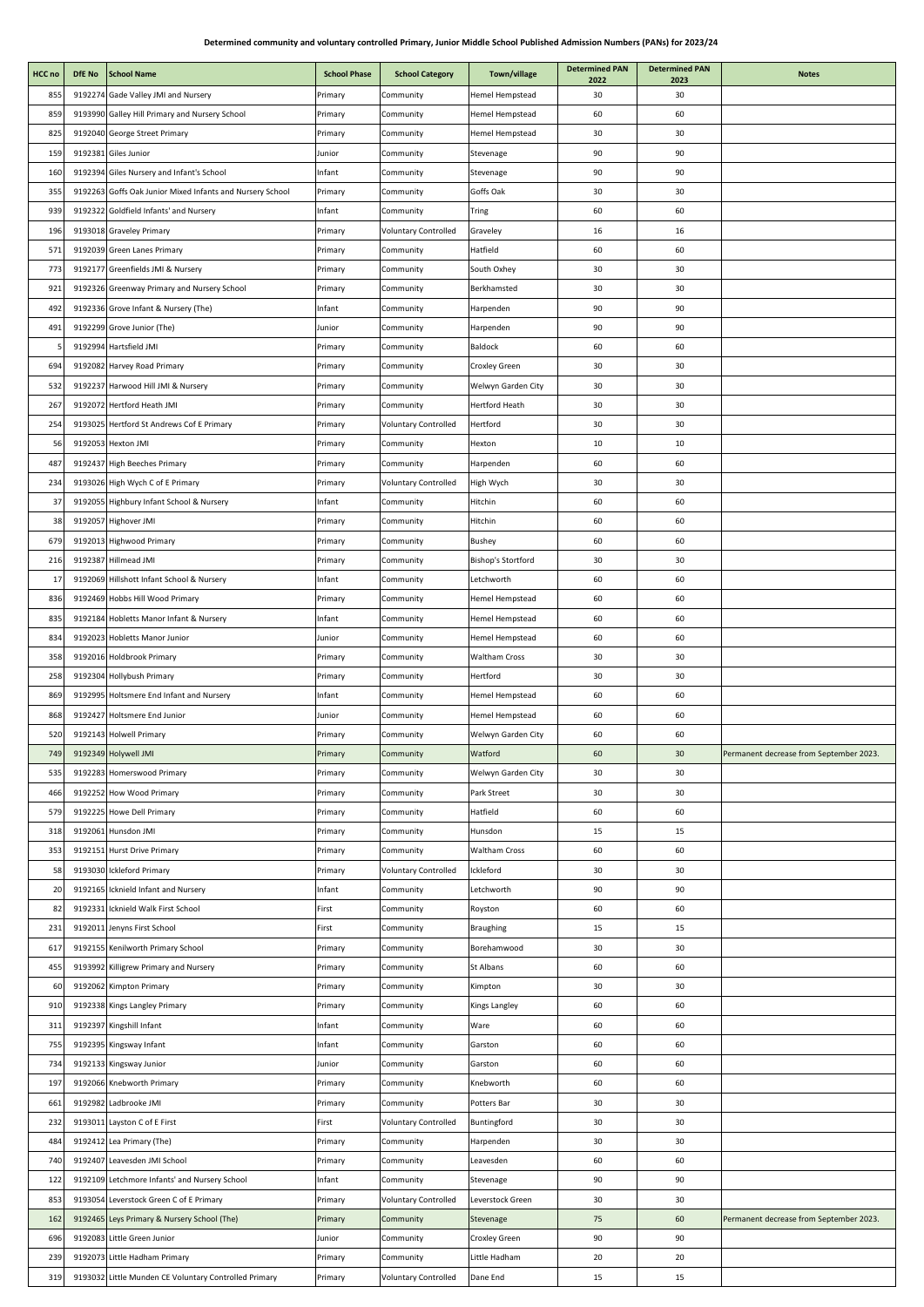| HCC no | DfE No | <b>School Name</b>                                    | <b>School Phase</b> | <b>School Category</b>      | Town/village       | <b>Determined PAN</b><br>2022 | <b>Determined PAN</b><br>2023 | <b>Notes</b>                            |
|--------|--------|-------------------------------------------------------|---------------------|-----------------------------|--------------------|-------------------------------|-------------------------------|-----------------------------------------|
| 141    |        | 9192008 Lodge Farm Primary                            | Primary             | Community                   | Stevenage          | 60                            | 60                            |                                         |
| 452    |        | 9192103 London Colney JMI                             | Primary             | Community                   | London Colney      | 30                            | 30                            |                                         |
| 375    |        | 9192411 Longlands Primary School & Nursery            | Primary             | Community                   | Turnford           | 30                            | 30                            |                                         |
| 137    |        | 9193983 Longmeadow Primary                            | Primary             | Community                   | Stevenage          | 60                            | 30                            | Permanent decrease from September 2023. |
| 14     |        | 9192416 Lordship Farm Primary                         | Primary             | Community                   | Letchworth         | 60                            | 60                            |                                         |
| 697    |        | 9192084 Malvern Way Infant & Nursery                  | Infant              | Community                   | Croxley Green      | 90                            | 90                            |                                         |
| 221    |        | 9192380 Mandeville Primary                            | Primary             | Community                   | Sawbridgeworth     | 30                            | 60                            | Permanent expansion                     |
| 485    |        | 9192034 Manland Primary                               | Primary             | Community                   | Harpenden          | 30                            | 30                            |                                         |
| 706    |        | 9192308 Maple Cross JMI                               | Primary             | Community                   | Rickmansworth      | 30                            | 30                            |                                         |
| 864    |        | 9193987 Maple Grove Primary                           | Primary             | Community                   | Hemel Hempstead    | 30                            | 30                            |                                         |
| 438    |        | 9192364 Maple School                                  | Primary             | Community                   | St Albans          | 30                            | 30                            |                                         |
| 431    |        | 9192168 Margaret Wix Primary                          | Primary             | Community                   | St Albans          | 30                            | 30                            |                                         |
| 907    |        | 9192074 Markyate Village School & Nursery             | Primary             | Community                   | Markyate           | 30                            | 30                            |                                         |
| 155    |        | 9192341 Martins Wood Primary                          | Primary             | Community                   | Stevenage          | 90                            | 90                            |                                         |
| 48     |        | 9192415 Mary Exton JMI                                | Primary             | Community                   | Hitchin            | 30                            | 30                            |                                         |
| 676    |        | 9192014 Merry Hill Infant & Nursery                   | Infant              | Community                   | <b>Bushey</b>      | 60                            | 60                            |                                         |
| 844    |        | 9192243 Micklem Primary                               | Primary             | Community                   | Hemel Hempstead    | 30                            | 30                            |                                         |
| 259    |        | 9192362 Mill Mead                                     |                     |                             | Hertford           | 30                            | 30                            |                                         |
|        |        |                                                       | Primary             | Community                   |                    |                               |                               |                                         |
| 354    |        | 9192997 Millbrook                                     | Primary             | Community                   | Cheshunt           | 30                            | 30                            |                                         |
| 230    |        | 9192386 Millfield First & Nursery School              | First               | Community                   | Buntingford        | 60                            | 60                            |                                         |
| 614    |        | 9192224 Monksmead                                     | Primary             | Community                   | Borehamwood        | 30                            | 30                            |                                         |
| 256    |        | 9192464 Morgans JMI                                   | Primary             | Community                   | Hertford           | 60                            | 60                            |                                         |
| 150    |        | 9192312 Moss Bury Primary School & Nursery            | Primary             | Community                   | Stevenage          | 30                            | 30                            |                                         |
| 761    |        | 9192991 Nascot Wood Infant & Nursery                  | Infant              | Community                   | Watford            | 60                            | 60                            |                                         |
| 756    |        | 9192389 Nascot Wood Junior                            | Junior              | Community                   | Watford            | 60                            | 60                            |                                         |
| 789    |        | 9192378 Newberries Primary                            | Primary             | Community                   | Radlett            | 30                            | 30                            |                                         |
| 22     |        | 9192228 Northfields Infant & Nursery                  | Infant              | Community                   | Letchworth         | 60                            | 60                            |                                         |
| 585    |        | 9193989 Oak View Primary & Nursery                    | Primary             | Community                   | Hatfield           | 60                            | 60                            |                                         |
| 506    |        | 9192302 Oaklands Primary                              | Primary             | Community                   | Welwyn             | 30                            | 30                            |                                         |
| 657    |        | 9192985 Oakmere Primary                               | Primary             | Community                   | Potters Bar        | 60                            | 30                            | Permanent decrease from September 2023. |
| 434    |        | 9192227 Oakwood Primary                               | Primary             | Community                   | St Albans          | 45                            | 45                            |                                         |
| 43     |        | 9192026 Oughton Primary and Nursery School            | Primary             | Community                   | Hitchin            | 30                            | 30                            |                                         |
| 540    |        | 9192356 Panshanger Primary                            | Primary             | Community                   | Welwyn Garden City | 30                            | 30                            |                                         |
| 738    |        | 9192126 Parkgate Infants & Nursery                    | Infant              | Community                   | Watford            | 60                            | 60                            |                                         |
| 737    |        | 9192125 Parkgate Junior                               | Junior              | Community                   | Watford            | 60                            | 60                            |                                         |
| 523    |        | 9192140 Peartree Primary                              | Primary             | Community                   | Welwyn Garden City | 30                            | 30                            |                                         |
| 65     |        | 9192077 Pirton School                                 | Primary             | Community                   | Pirton             | 25                            | 25                            |                                         |
| 857    |        | 9192293 Pixies Hill JMI                               | Primary             | Community                   | Hemel Hempstead    | 30                            | 30                            |                                         |
| 16     |        | 9192300 Pixmore Junior                                | Junior              | Community                   | Letchworth         | 60                            | 60                            |                                         |
| 562    |        | 9193020 Ponsbourne St Mary's C of E VC Primary        | Primary             | <b>Voluntary Controlled</b> | Newgate Street     | 15                            | 15                            |                                         |
| 926    |        | 9193049 Potten End C of E Primary School              | Primary             | <b>Voluntary Controlled</b> | Potten End         | 30                            | 30                            |                                         |
| 440    |        | 9192393 Prae Wood Primary                             | Primary             | Community                   | St Albans          | 60                            | 60                            |                                         |
| 66     |        | 9193034 Preston Primary (VC)                          | Primary             | <b>Voluntary Controlled</b> | Preston            | 15                            | 15                            |                                         |
| 310    |        | 9192316 Priors Wood Primary                           | Primary             | Community                   | Ware               | 30                            | 30                            |                                         |
| 42     |        | 9192229 Purwell Primary                               | Primary             | Community                   | Hitchin            | 30                            | 30                            |                                         |
| 451    |        | 9192253 Redbourn Primary                              | Junior              | Community                   | Redbourn           | 60                            | 60                            |                                         |
| 846    |        | 9192251 Reddings Primary (The)                        | Primary             | Community                   | Hemel Hempstead    | 30                            | 30                            |                                         |
| 67     |        | 9192078 Reed First                                    | First               | Community                   | Reed               | 12                            | 12                            |                                         |
| 224    |        | 9192333 Reedings Junior                               | Junior              | Community                   | Sawbridgeworth     | 60                            | 60                            |                                         |
| 219    |        | 9192443 Richard Whittington Primary (The)             | Primary             | Community                   | Bishop's Stortford | 30                            | 30                            |                                         |
| 708    |        | 9192379 Rickmansworth Park JMI                        | Primary             | Community                   | Rickmansworth      | 30                            | 30                            |                                         |
| 322    |        | 9193039 Roger de Clare C of E (V C) First and Nursery | First               | <b>Voluntary Controlled</b> | Puckeridge         | 60                            | 60                            |                                         |
| 157    |        | 9192365 Round Diamond Primary                         | Primary             | Community                   | Great Ashby        | 60                            | 60                            |                                         |
| 490    |        | 9192203 Roundwood Primary                             | Primary             | Community                   | Harpenden          | 45                            | 45                            |                                         |
| 689    |        | 9192025 Russell (The)                                 | Primary             | Community                   | Chorleywood        | 30                            | 30                            |                                         |
| 577    |        | 9192391 Ryde (The)                                    | Primary             | Community                   | Hatfield           | 30                            | 30                            |                                         |
| 620    |        | 9192181 Saffron Green Primary                         | Primary             | Community                   | Borehamwood        | 30                            | 30                            |                                         |
| 35     |        | 9192428 Samuel Lucas JMI                              | Primary             | Community                   | Hitchin            | 60                            | 60                            |                                         |
| 69     |        | 9192105 Sandon JMI                                    | Primary             | Community                   | Sandon             | 15                            | 15                            |                                         |
| 458    |        | 9192106 Sandridge School                              | Primary             | Community                   | Sandridge          | 30                            | 30                            |                                         |
| 488    |        | 9192033 Sauncey Wood Primary                          | Primary             | Community                   | Harpenden          | 30                            | 30                            |                                         |
| 611    |        | 9192108 Shenley Primary                               | Primary             | Community                   | Shenley            | 30                            | 30                            |                                         |
|        |        |                                                       |                     |                             |                    |                               |                               |                                         |